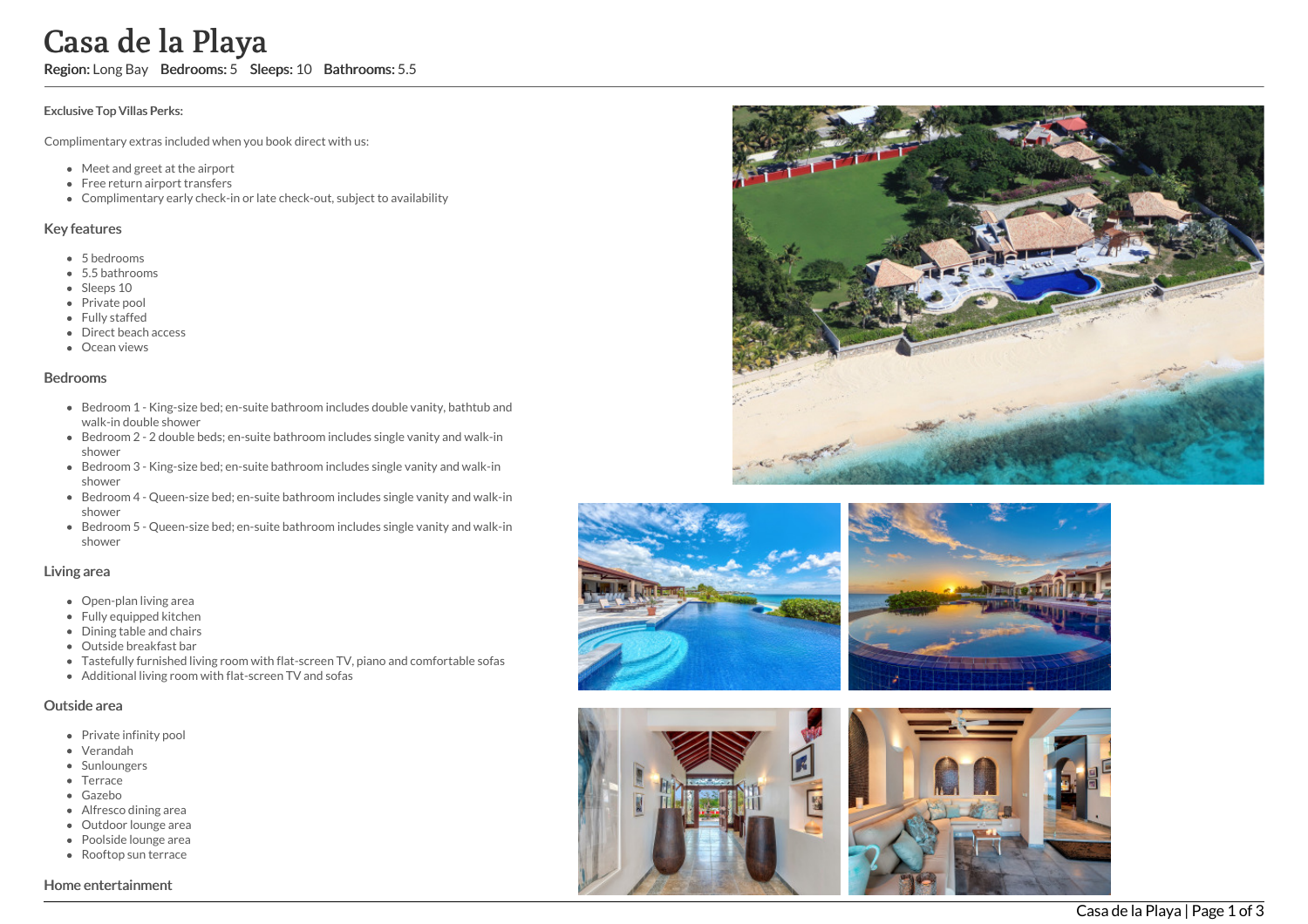- Flat-screen TVs in living area
- Home office
- Large projector screen with sunloungers

## General

- Air conditioning in bedrooms
- Ceiling fans throughout
- Complimentary wifi
- Bedding and towels included
- Private parking
- Beach and pool towels provided
- $\bullet$  Iron and ironing board
- Safe in all bedrooms

# Staff

- Waiter (during meals only)
- Caretaker
- Chef
- Gardener
- Housekeeper
- Pool Service
- Chef three meals per day (Food & Beverage Deposit of \$4000/week is required)

## Extras

- Airport transfers available (extra charges may apply)
- Daily maid service included
- Continental breakfast available
- Baby cot and babysitting service available
- Mandatory food deposit of \$4000/week